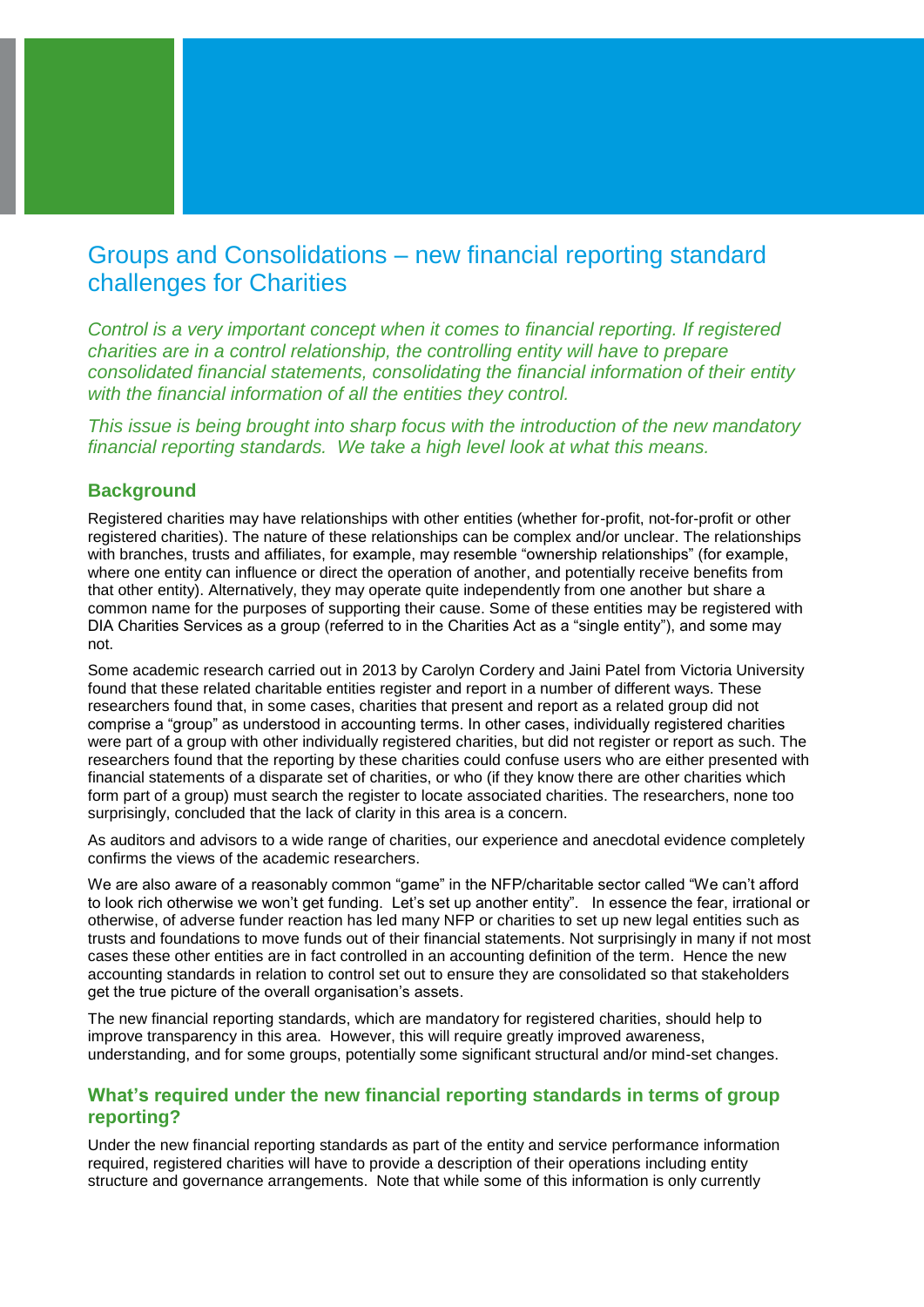required for Tier 3 and 4 charities, it will be a requirement for tiers 1 and 2 in future. Including this information will improve visibility and clarity about what the charity consists of (e.g. any branches). For the purposes of financial reporting, branches would be considered part of the 'reporting entity' and the charity would need to include information about them in their performance report and consolidated financial statements.

Some charities set up separate organisations to carry out their different activities. For example, a charity might establish a separate trust to manage its properties and investments, or establish an incorporated society to run a second-hand shop that provides income for the charity. In these situations, the charity is likely to have a 'control relationship' with the trust or incorporated society. Under the new financial reporting standards, if one registered charity controls another entity (whether it is a registered charity or not), the standards require the controlling entity to prepare consolidated financial information.

The definition of control in the financial reporting standards is quite specific. Frustratingly for many trying to get their heads around this is that the definition can be different from what many would "ordinarily" consider control. It is also often different from the legal definition of control. Hence it is perfectly understandable that some organisations become confused to be receiving apparently contradictory advice from different groups of professionals.

Control in financial reporting standards relates just to financial reporting. It means "the power to govern the financial and operating policies of another entity so as to benefit from its activities". Control therefore has two elements – the power element and the benefit element. Both must generally be present. Determining whether charities have this control relationship can be complex.

The XRB has developed useful guidance on both of these matters, and there is further information on the DIA Charities Services website. However, in addition to this there is in many cases a need to seek specific accounting advice in relation the circumstances of a particular charity/group.

The tests for control in accounting terms are not black and white. Rather it is more a weight of evidence of the shades of grey type of test. The reality is that this is often not easy. But interestingly having to go through the process often tends to uncover interesting and subjective control relationships that perhaps have not been as clearly spelt out as they ideally should have been in the past. In essence the consideration for financial reporting purposes forces some important relationships and issues to be addressed.

# **What is this likely to mean for registered charities?**

Charities will need to consider and clearly understand what makes up their reporting entity, and whether they have any relationships for financial reporting purposes. This will be important for:

The charity's compliance with the new mandatory financial reporting standards – these standards are legal instruments and hence any non-compliance (such as non-consolidation) is in effect breaking the law.

Their reporting to DIA Charities Services – at present there is a potential mismatch between what will be required in terms of consolidation of controlled entity from the perspective of the new financial reporting standards and how a charity group can be registered and report on the DIA Charites Services website.

Potential strategic and governance considerations and whether the new financial reporting changes are a prompt for possible legal restructuring of registered charity entities and their group structure. Such strategic restructuring considerations may provide benefits by helping to address a range of other current challenges around compliance costs and operations.

For some groups there will also be potential issues with the alignment of accounting treatment across the members of the group – particularly if smaller charities that have previously not reported under generally accepted accounting practice are now to be reported in the new "group" financial statements. There may also be practical challenges for in-house or external accountants in respect of obtaining the financial information in a format that will easily facilitate the consolidation process, (which will also require the identification and elimination of intra-group transactions). Particularly complex consolidations may require new skills to be developed by in-house finance people, or alternatively outsourced to external accountants.

### **Where to from here?**